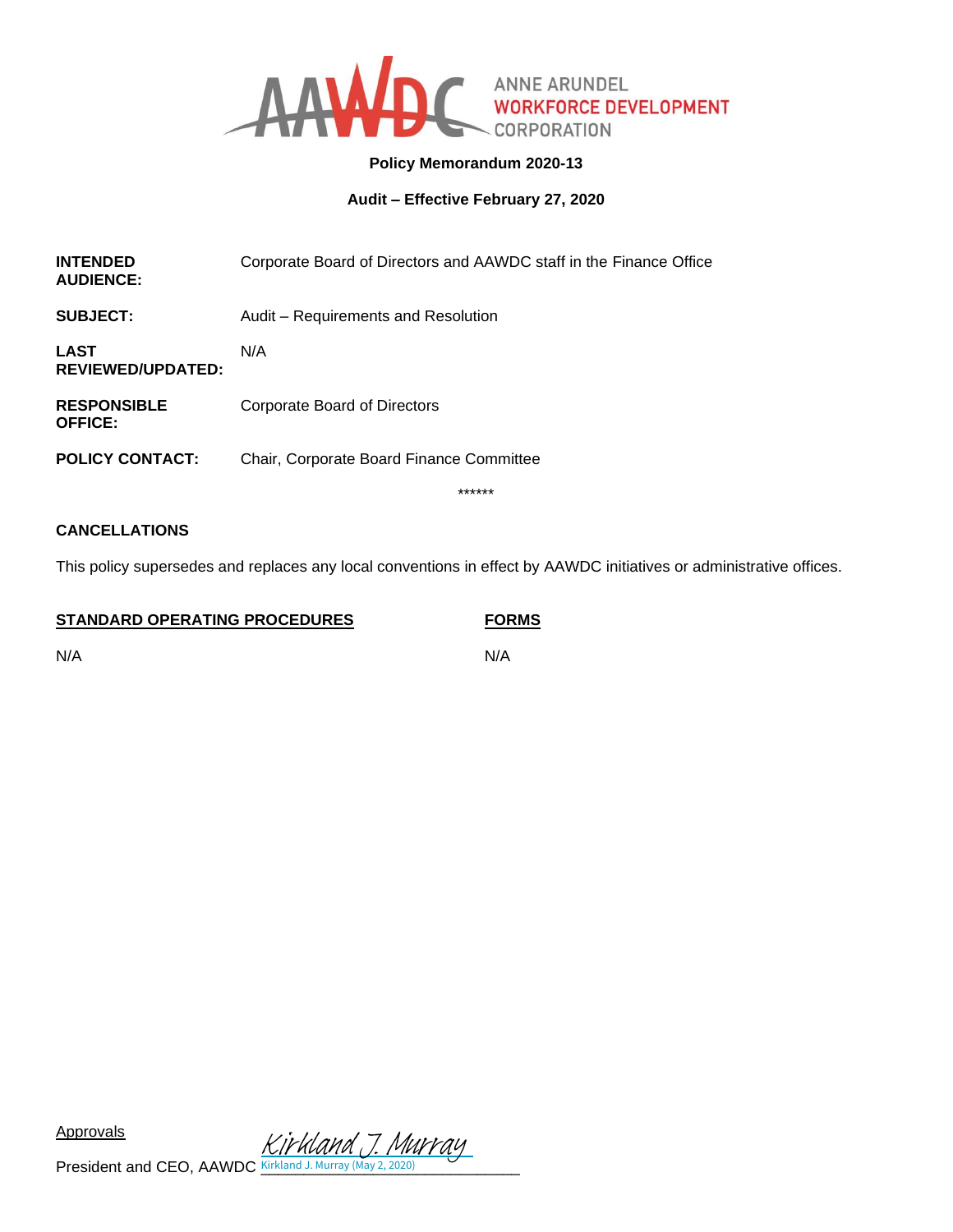### *Introduction*

External audits assist organizations in remaining current with changing accounting and regulatory requirements, provide greater credibility, prevent fraud and loss, and provide opportunities for process improvement and streamlining. External auditors have in-depth knowledge that internal accounting and compliance staff may lack. Moreover, audits are a government compliance requirement. 2 CFR 200, Subpart F requires every non-Federal entity that spends \$750,000 or more in Federal funds during a fiscal year must have a single audit conducted for that year.

### *Policy Statement*

The Finance Committee shall select a qualified accountant firms for audit purposes, monitor audit performance, and recommend audit policy to the Corporate Board.

### Selection of Auditor

AAWDC will follow the Request for Proposal process as enumerated in the *Procurement and Contracting* policy, regardless of the projected cost of the engagement. The RFP content shall include:

- 1. *Preface and Invitation to Bid* A description of AAWDC and scope of audit services sought, together with a request to submit a proposal;
- 2. *Qualifications* A statement of the minimum qualifications required from the proposing firms, together with a requirement for a list by name and experience of the audit team members to be assigned to the engagement; and
- 3. *Services Rendered* An itemization of the audit services sought and detailed specifications of the required examination sought, to include:
	- a. Reports Required;
	- b. Schedule of Reports;
	- c. Meeting and Timing;
	- d. Method and Basis of Compensation;
	- e. Additional Services Sought;
	- f. Proposal Format;
	- g. Information on AAWDC; and
	- h. Peer Review Report (as required by 2 CFR 200.50).

Only respondents whose proposal is complete, responsible, and responsive to the RFP shall be considered.

### Selection Criteria

As required by 2 CFR 200.509, the following factors must be used in evaluating each proposal:

- Responsiveness to the RFP;
- Relevant experience;
- Availability of staff with professional qualifications and technical abilities;
- Result of peer and external quality control reviews; and
- Cost.

The Finance Committee may consider additional factors as the members see fit.

Once the Finance Committee has selected a firm, the selected firm shall be notified in writing. The selected firm shall report to the Finance Committee, while working closely with management to achieve any desired outcomes. The Finance Committee shall report its selection to the full Board of Directors at its next regular meeting.

### Post-performance Review

Following the report of the independent audit results for each Fiscal Year, the Finance Committee will evaluate the performance of the audit firm. The Committee shall evaluate relevant factors to the engagement, including, but not limited to: